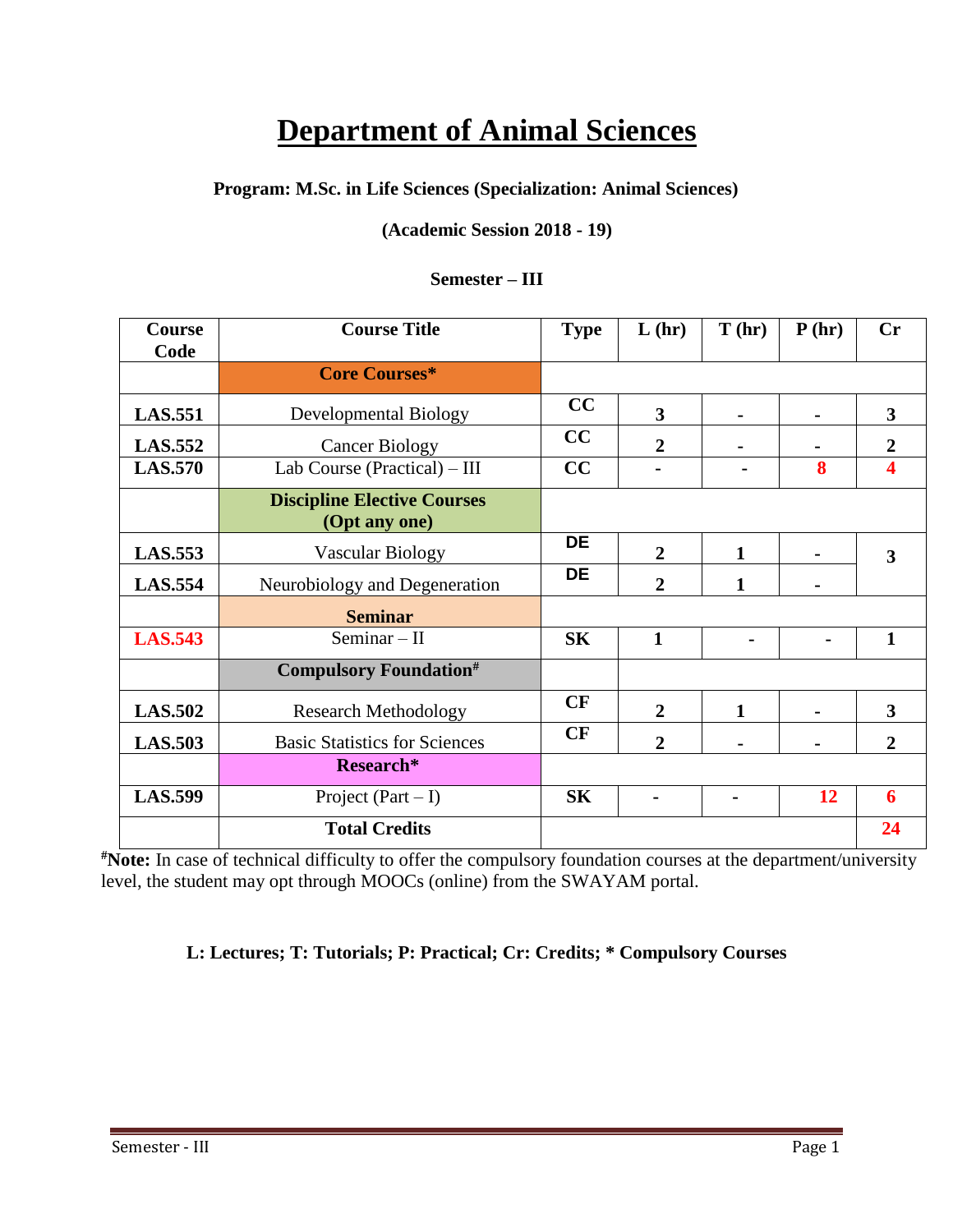# **Examination Pattern**

- A: Continuous Assessment: [25 Marks]
	- i. Surprise Test (minimum three) Based on Objective Type Tests (10 Marks)
	- ii. Term paper (10 Marks)
	- iii. Assignment(s) (5 Marks)
- B: Pre-Scheduled Mid Semester Test-1: Based on Subjective Type Test [25 Marks]
- C: Pre-Scheduled Mid Semester Test-2: Based on Subjective Type Test [25Marks]
- D: End-Term Exam (Final): Based on Objective Type Tests [25 Marks]
- E: Practical: (Annexure A)
- F: Seminar (Annexure B)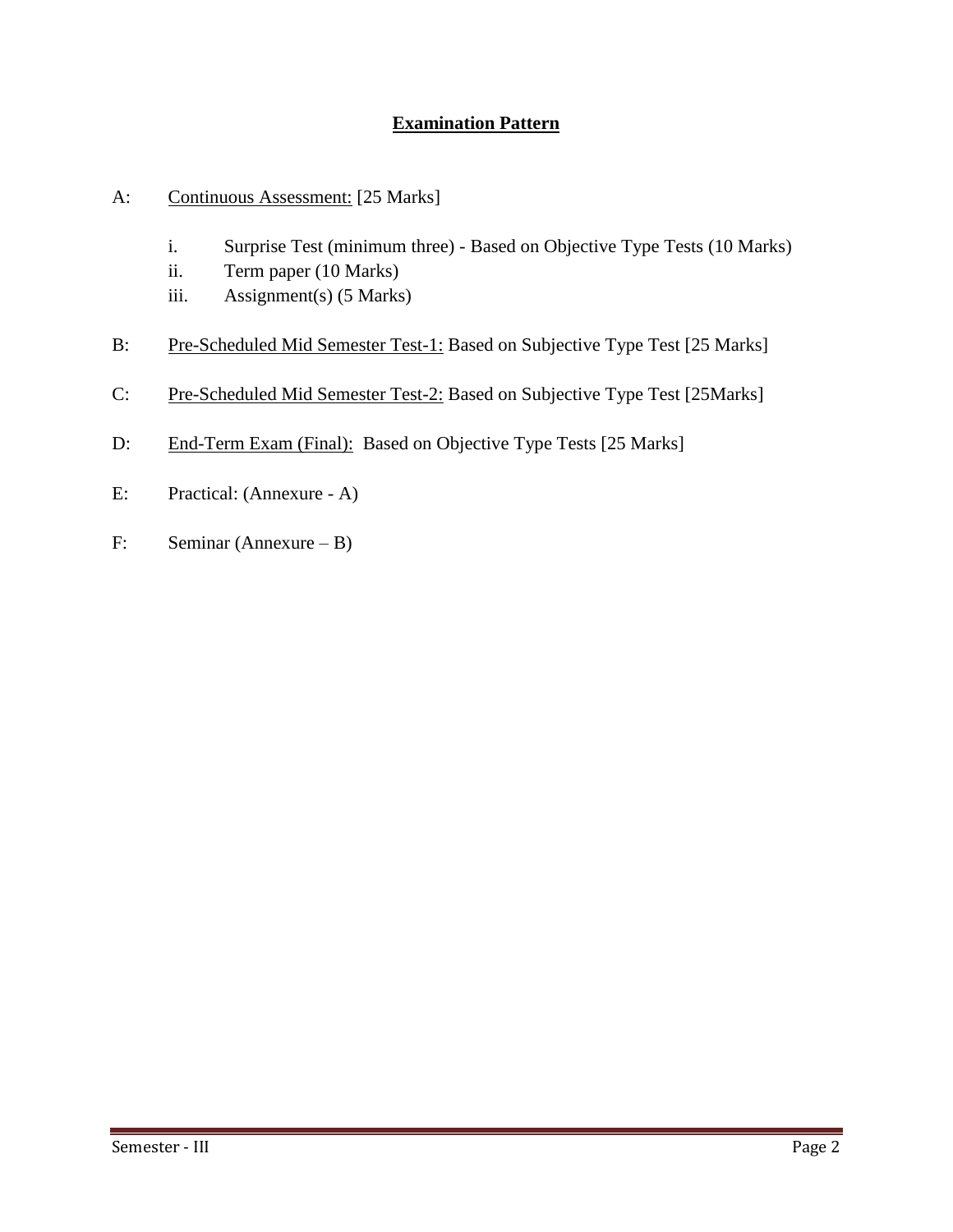## **Core Courses:**

# **LAS.551: Developmental Biology 3 Credits**

**Learning Objective:** The course in developmental biology is an introduction to animal development and places special emphasis on mammalian and human development. The principal objective is to introduce students to the developmental processes that lead to the establishment of the body plan of vertebrates and the corresponding cellular and genetic mechanisms.

| Unit             | <b>Syllabus</b>                                                                      | <b>Lectures</b> |
|------------------|--------------------------------------------------------------------------------------|-----------------|
| 1.               | <b>Basic Concepts of Development:</b> Potency, commitment, specification, induction, | 10              |
|                  | competence, determination and differentiation; morphogenetic gradients; cell fate    |                 |
|                  | and cell lineages; genomic equivalence and the cytoplasmic determinants;             |                 |
|                  | imprinting; mutants and transgenics in analysis of development.                      |                 |
| 2.               | Patterns of Development: Differential cell affinity; gametogenesis, fertilization,   | 12              |
|                  | cleavage, early vertebrate development: neurulation, ectoderm, mesoderm and          |                 |
|                  | endoderm                                                                             |                 |
| 3.               | <b>Transcriptional and Translational Regulation of Developmental Processes:</b>      | 11              |
|                  | Molecular regulators of development; enhancers and Cancers; activation of            |                 |
|                  | chromatin; translational control of oocyte messages; selective degradation of        |                 |
|                  | mRNAs; chromosome sex determination in mammals, Drosophila;                          |                 |
|                  | hermaphroditism                                                                      |                 |
| $\overline{4}$ . | Cell Fate Specification and the Embryonic Axes: Morphogenesis in                     | 12              |
|                  | Dictyostelium; axes and pattern formation in Drosophila, amphibians and chick;       |                 |
|                  | vulva formation in C. elegans; eye lens induction, limb development and              |                 |
|                  | regeneration in tetrapods; germ cell determination in nematodes and insects;         |                 |
|                  | teratogenesis.                                                                       |                 |
|                  |                                                                                      |                 |

### **Suggested Reading:**

- 1. Darwin, C. R. (1911). On the origin of species by means of natural Selection, or preservation of favored races in the struggle for life. Hurst Publishers, UK.
- 2. Dawkins, R. (1996). The Blind Watchmaker, W.W. Norton & Company Jones and Bartlett Publishers.
- 3. Futuyma, D. J. (2009). Evolution. Sinauer Associates Inc. USA.
- 4. Hake, S. and Wilt, F. (2003). Principles of Developmental Biology. W.W. Norton & Company, New York, USA.
- 5. Hall, B. K. and Hallgrimsson, B. (2007). Strickberger's Evolution. Jones and Bartlett Publishers, India.
- 6. Lewin, R. (2004). Human Evolution An Illustrated Introduction. Wiley-Blackwell, USA.
- 7. Scott, F. and Gilbert, S. F. (2010). Developmental Biology. Sinauer Associates, Inc. USA.
- 8. Slack, J. M. W. (2005). Essential Developmental Biology, Wiley-Blackwell, USA.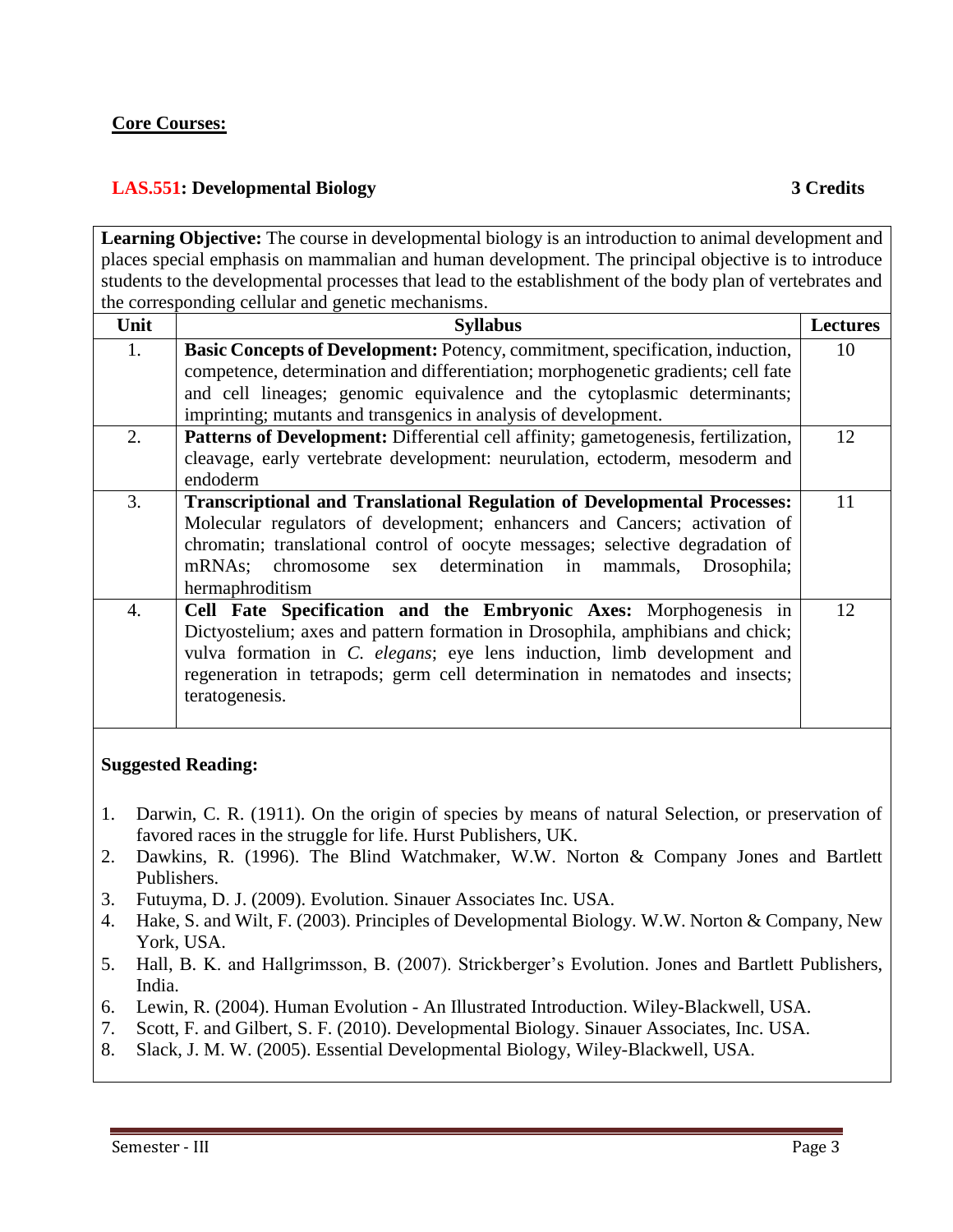# **LAS.552: Cancer Biology 2 Credits**

**Learning Objective:** This course will ensure the importance of understanding cell biology in the study of cancer: its cause, progression, mechanism and treatment. This course also describes the various cancer prevention mechanisms including risk assessment, screening, and lifestyle and environmental modification and management of human health.

| Unit | <b>Syllabus</b>                                                                         | <b>Lectures</b> |
|------|-----------------------------------------------------------------------------------------|-----------------|
| 1.   | Biology and Classification of Cancer: Classification, phenotype of a cancer cell,       | 8               |
|      | causes of cancer -DNA tumor viruses, RNA tumor viruses, cell cycle and its              |                 |
|      | control-role of protein kinases, checkpoints, kinase inhibitor and cellular response.   |                 |
|      | Different forms of cancers, diet and cancer, screening and early detection, tumor       |                 |
|      | markers and molecular tools for early diagnosis of cancer.                              |                 |
| 2.   | <b>Basis of Cancer:</b> Oncogenes, tumor suppressor genes, aberrations in signaling     | 7               |
|      | pathways, oncogenic mutations in growth promoting proteins, mutations causing           |                 |
|      | loss of growth-inhibition and cell cycle control, role of carcinogens and DNA           |                 |
|      | repair in cancer.                                                                       |                 |
| 3.   | <b>Oncogenesis and Apoptosis:</b> Intracellular proteolytic cascade, cascade of caspase | $\overline{7}$  |
|      | proteins, adapter proteins, Bcl-2, IAP family proteins, Extracellular control of cell   |                 |
|      | division, tumor necrosis factor and related death signals.                              |                 |
| 4.   | Metastasis and Cancer therapy: Heterogeneity of metastatic phenotype,                   | 8               |
|      | metastatic cascade, basement membrane disruption, three step theory of invasion,        |                 |
|      | proteinase and tumor cell division, detection of cancers, prediction of                 |                 |
|      | aggressiveness of cancer, advances in cancer detection, different forms of cancer       |                 |
|      | therapy (chemotherapy, radiotherapy and surgery), use of signal targets towards         |                 |
|      | therapy of cancer and gene therapy.                                                     |                 |
|      | <b>Suggested Reading:</b>                                                               |                 |

- 1. Dimmock, N. J. and Primrose, S. B. (2005). Introduction to Modern Virology. Bookbarn International, UK.
- 2. Ford, C. H. J., Casson, A. G. and Macdonald, F. (2004). Molecular Biology of Cancer. Bios Scientific Publishers, USA.
- 3. King, R. J. B. and Robins M. W. (2006). Cancer Biology. Prentice Hall, USA.
- 4. Margaret, A. K. and Peter, J. S. (2005). Introduction to the Cellular and Molecular Biology of Cancer. Oxford University Press, USA.
- 5. Neoptolemos, L. J. (1994). Cancer: A Molecular Approach**.** Blackwell Publishing, USA.
- 6. Phillis, R., Goodwin, S. and Palladino, M. A. (2002). Biology of Cancer. Benjamin-cummings Publishing Company, USA.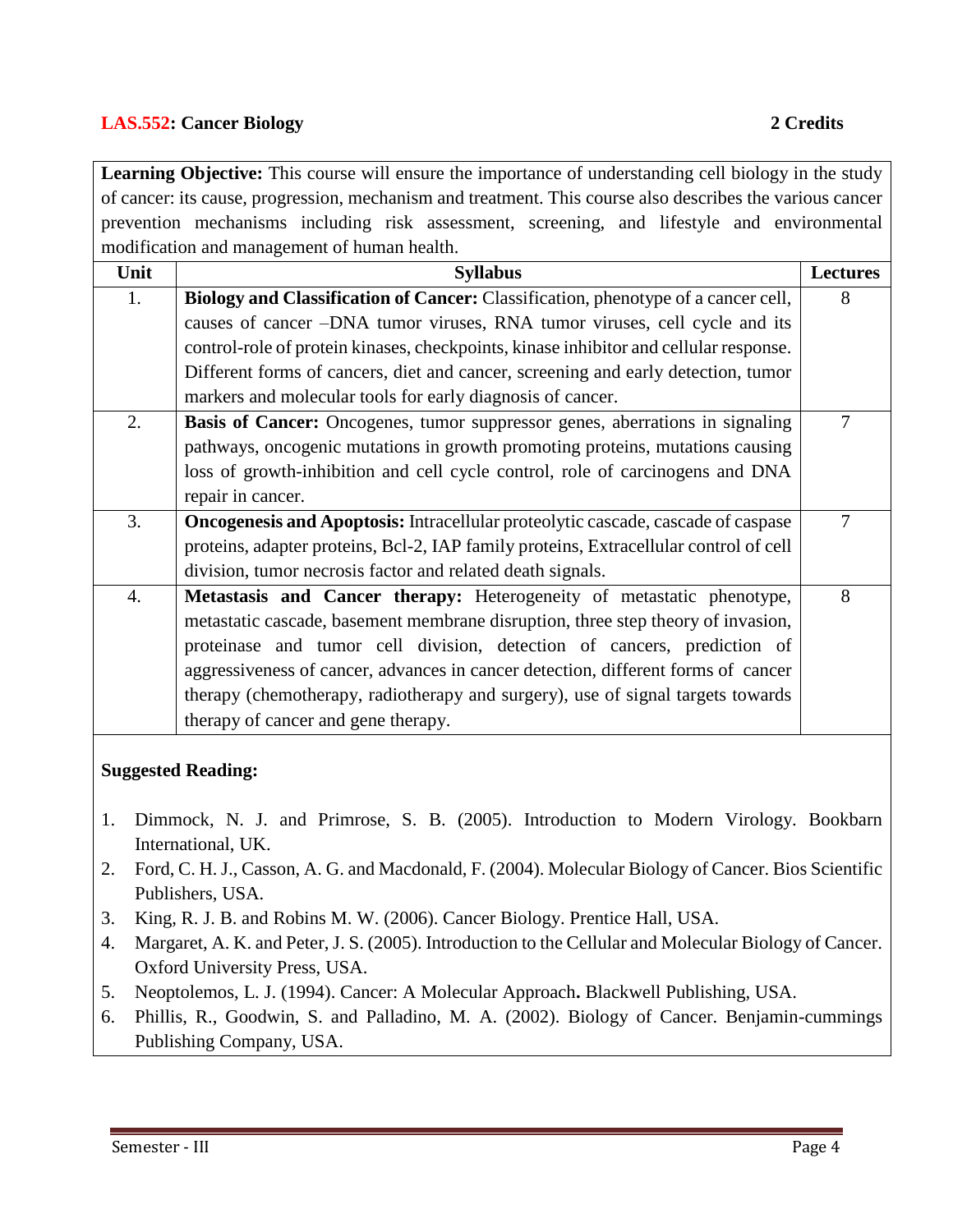#### **Discipline Elective Courses:**

#### **LAS.553: Vascular Biology 3 (2L + 1T) Credits**

**Learning Objectives:** This course is designed for the students of Animal Sciences who wish to pursue their research careers in the field of vascular biology. This course will cover cellular and integrated vascular functions under both normal and pathological conditions such as atherosclerosis, diabetes, hypertension and stroke, which are the leading cause of morbidity and mortality in the modern world.

| Unit           | <b>Syllabus</b>                                                                                                                                                                                                                                                                                                                                                  | <b>Lectures</b> |
|----------------|------------------------------------------------------------------------------------------------------------------------------------------------------------------------------------------------------------------------------------------------------------------------------------------------------------------------------------------------------------------|-----------------|
| 1.             | Vascular Biology: Introduction, normal vascular, structure, growth as well as                                                                                                                                                                                                                                                                                    | 8               |
|                | development and function of the vascular system. Vascular dysfunction in various                                                                                                                                                                                                                                                                                 |                 |
|                | pathophysiological states including endothelial and smooth muscle dysfunction,                                                                                                                                                                                                                                                                                   |                 |
|                | inflammation, atherosclerosis, diabetes, aging, neurological diseases, metabolic                                                                                                                                                                                                                                                                                 |                 |
|                | disorders, pulmonary diseases and hypertension.                                                                                                                                                                                                                                                                                                                  |                 |
| 2.             | Cardiovascular Biology: Basic cardiovascular physiology, cardiovascular system                                                                                                                                                                                                                                                                                   | 7               |
|                | including blood coagulation system, platelet biology, haemostasis & thrombosis,                                                                                                                                                                                                                                                                                  |                 |
|                | molecular mechanisms underlying cardiovascular diseases, molecules and                                                                                                                                                                                                                                                                                           |                 |
|                | signalling pathways involved in the pathology of vascular diseases.                                                                                                                                                                                                                                                                                              |                 |
| $\overline{3}$ | <b>Vascular Disorders:</b> Diseases of the aorta involving leaky blood vessels, age-<br>related macular degeneration, peripheral vascular disease, stroke, vascular<br>oncology, neurological vascular diseases, platelet in cardiovascular diseases,<br>diseases of the circulatory system including arterial diseases, venous diseases,<br>lymphatic diseases. | 8               |
| $\overline{4}$ | Vascular Medicine: Non-invasive method for the diagnosis and treatment of                                                                                                                                                                                                                                                                                        | $\overline{7}$  |
|                | circulatory system related pathological states. Novel drugs including antiplatelet                                                                                                                                                                                                                                                                               |                 |
|                | drugs, devices, diagnostic methods including vascular angiography, imaging                                                                                                                                                                                                                                                                                       |                 |
|                | modalities, and other therapeutic approaches to better diagnose, prevent, or treat                                                                                                                                                                                                                                                                               |                 |
|                | cardiovascular diseases.                                                                                                                                                                                                                                                                                                                                         |                 |

#### **Suggested Reading:**

- 1. Michael, R. J. and Christopher, J. W. (2011). Vascular Disease: Diagnostic and Therapeutic Approaches. Cardiotext Publishing. 1<sup>st</sup> Edition.
- 2. Minar, E. and Schillinger, M. (2013). Peripheral Vascular Disease: Basic & Clinical Perspectives. Future Medicine Ltd.
- 3. Rasmussen, T. E.,Clouse, W. D., and Tonnessen, B. H. (2008). Handbook of Patient Care in Vascular Diseases. Lippincott Williams & Wilkins. 5<sup>th</sup> Edition.
- 4. Bhatt, D. L. (2008). Platelets in Cardiovascular Disease. Imperial College Press.
- 5. Kirali, K. (2015). Coronary Artery Disease Assessment, Surgery, Prevention. InTech Publication.
- 6. Bozic-Mijovski, M. (2015). Thrombosis, Atherosclerosis and Atherothrombosis New Insights and Experimental Protocols. InTech Publication.

**LAS.554: Neurobiology and Degeneration 3 (2L + 1T) Credits**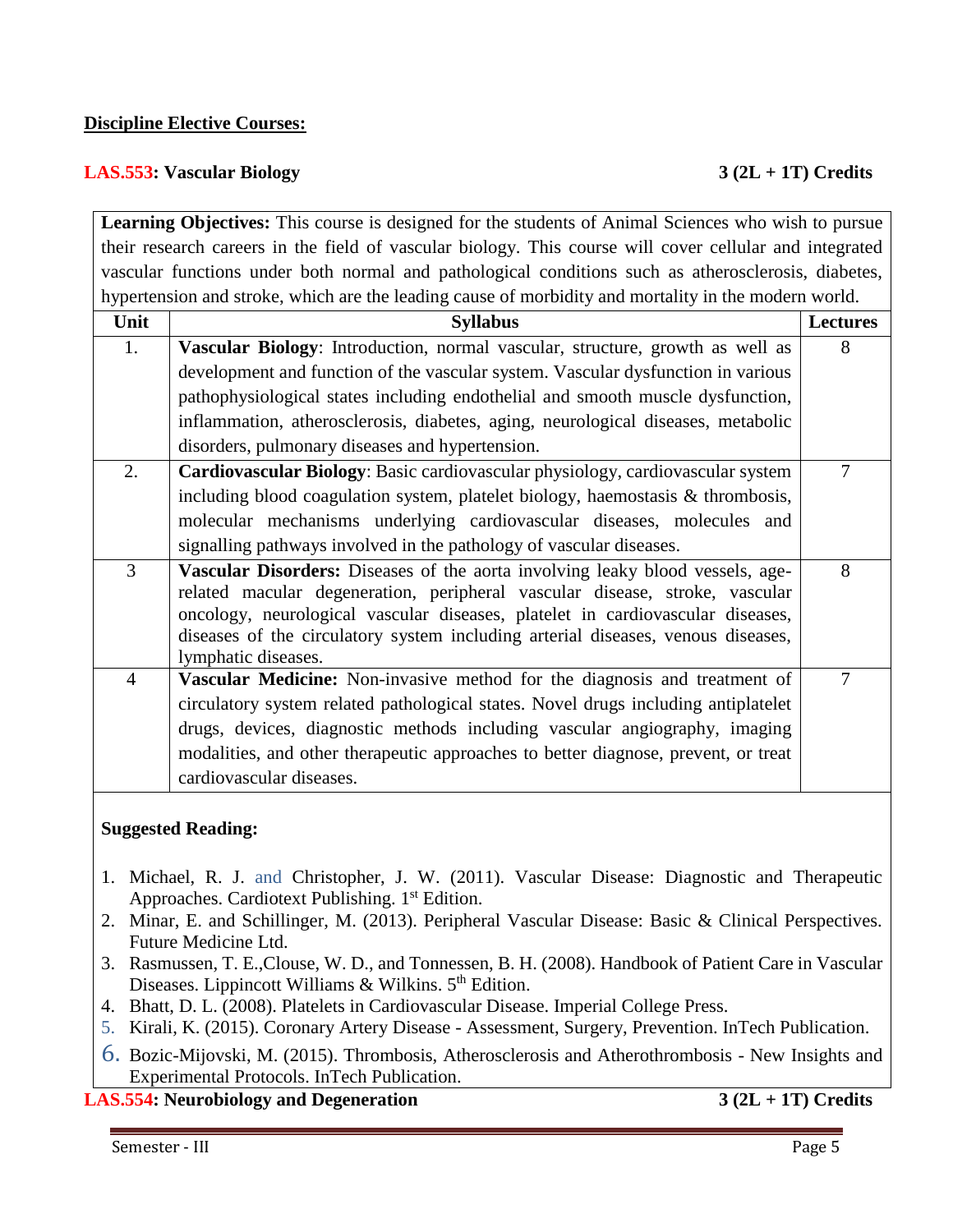Learning Objective: This course emphasizes the basis of major diseases affecting the nervous system and has been developed for the students of Animal Sciences to gain enough knowledge in brain disease mechanisms. The course will deal on the clinical, neuropathological, physiological and molecular features of human disorders. Diseases to be discussed will include: neurodegenerative diseases (Alzheimer's, Parkinson's, expanded repeat disease Huntington's), neurodevelopmental disorders: muscular dystrophies, dystonia, stroke, epilepsy, anxiety or schizophrenia, among others.

| $1000$ phroses, we become the corresponding $1000$ of $1000$ phroses $1000$ |                                                                                                                                                                                                                                                                                                                                           |                 |  |  |
|-----------------------------------------------------------------------------|-------------------------------------------------------------------------------------------------------------------------------------------------------------------------------------------------------------------------------------------------------------------------------------------------------------------------------------------|-----------------|--|--|
| Unit                                                                        | <b>Syllabus</b>                                                                                                                                                                                                                                                                                                                           | <b>Lectures</b> |  |  |
| 1.                                                                          | Introduction to Human Brain and Nervous System; Metabolic functions of the                                                                                                                                                                                                                                                                | 6               |  |  |
|                                                                             | Brain; Energy Requirements; Oxidative stress; Factors contributing to the                                                                                                                                                                                                                                                                 |                 |  |  |
|                                                                             | neurodegeneration.                                                                                                                                                                                                                                                                                                                        |                 |  |  |
| 2.                                                                          | Alzheimer's disease: Mechanism(s) of AD pathogenesis<br>and<br>pathophysiology, e.g. amyloid cascade hypothesis, tau, and the therapeutic<br>approaches. Review of recently completed clinical trials and treatment<br>prospects. Parkinson's Disease: genetics - alpha synuclein, parkin, DJ1,<br>PINK1, and LRRK2. Gene therapy for PD. | 8               |  |  |
| 3.                                                                          | Huntington's Disease, multiple sclerosis, clinical overview of FTD and ALS,<br>channelopathies, autism. Stroke, ischemic brain damage and traumatic brain<br>injury, epilepsy.                                                                                                                                                            | 8               |  |  |
| 4.                                                                          | <b>Therapeutic intervention:</b> Current treatment<br>strategies<br>including<br>Pharmaceutical and Natural products based therapies for various human<br>neurodegenerative diseases.                                                                                                                                                     | 8               |  |  |

### **Suggested Reading:**

1. Guyton. (2007). *Textbook of Medical Physiology*. 11th Edition. Elsevier India Pvt. Ltd. New Delhi.

- 2. Hill, R. W, Wyse, G. A. and Anderson, M. (2008). *Animal Physiology*. Sinauer Associates Inc. USA.
- 3. Tyagi, P. (2009). *A Textbook of Animal Physiology*. Dominant Publishers and distributors, New Delhi, India.
- 4. Mason, P. (2011) Medical Neurobiology. OUP USA publishers; 1<sup>st</sup> edition.
- 5. Amaral, D., Geschwind, D., and Dawson, G. (2011) Autism Spectrum Disorders. OUP USA publishers;  $1<sup>st</sup>$  edition
- 6. Charney, Dennis, S., (2013) Study guide for Neurobiology of Mental Illness. Cram 101 Publishers.
- 7. Dennis S. Charney, Nestler, E. J., Sklar, P., and Buxbaum, J. D. (2013). Neurobiology of Mental Illness. OUP USA publishers:  $4<sup>th</sup>$  edition.
- 8. Zigmond, M. J, Coyle, J. T., and Rowland, L. P. (2014). Neurobiology of Brain Disorders: Biological Basis of Neurological and Psychiatric Disorders. Academic Press; 1<sup>st</sup> edition.

### **Compulsory Foundation Courses:**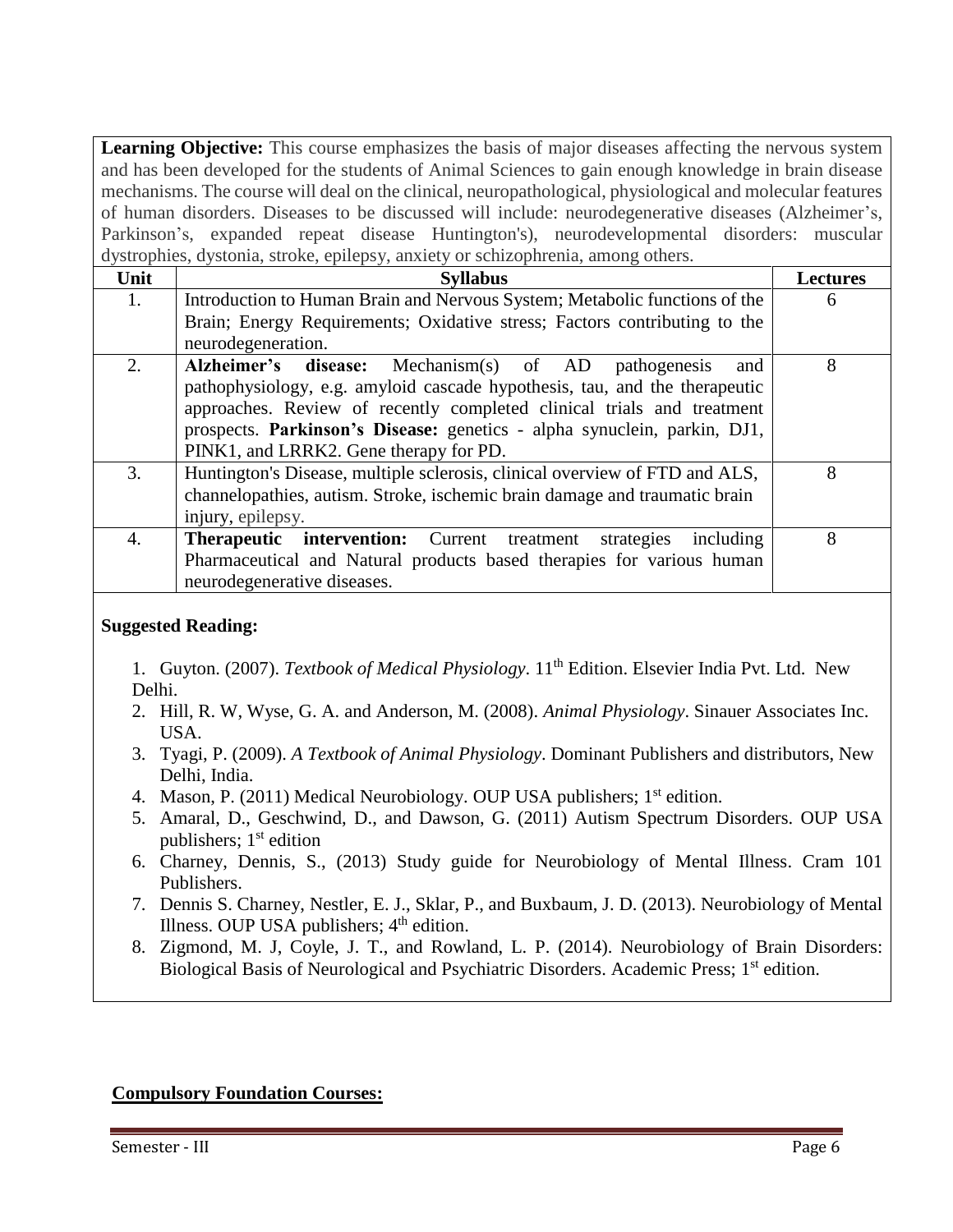# **LAS.502: Research Methodology 3 (2L + 1 T) Credits**

Learning Objective: To ensure that the student understands various aspects of research methods, ethics, technical and scientific writings and literature search. This course will also help the students to understand the complex outcomes of their results using biostatistical approaches in testing hypothesis, designing experiments, analyzing experimental data and interpreting the results.

| Unit           | <b>Syllabus</b>                                                                         |   |
|----------------|-----------------------------------------------------------------------------------------|---|
| 1.             | <b>Scientific Writing:</b> Literature survey and review, sources of literature, methods |   |
|                | of literature review and techniques of writing the reviewed literature.                 | 8 |
|                | Understanding a research problem, selecting the research problem, steps in              |   |
|                | formulation of a research problem, formulation of research objectives, and              |   |
|                | construction of a hypothesis.                                                           |   |
| $\overline{2}$ | Basic principles of experimental designs, data collection, processing, and              | 7 |
|                | interpretation. Basics of citation and bibliography/reference preparation styles,       |   |
|                | report presentation.                                                                    |   |
| 3.             | <b>Biosafety for Human Health and Environment.</b> Good laboratory practices            |   |
|                | (GLP), biosafety issues for using cloned genes in medicine, agriculture,                | 8 |
|                | industry. Genetic pollution, risk and safety assessment from genetically                |   |
|                | engineered organisms.                                                                   |   |
| 4              | Ethical theories, ethical considerations during research, ethical issues related to     | 7 |
|                | animal testing and human project. Intellectual property rights (IPRs), patents          |   |
|                | and copyrights, fair use, plagiarism and open access publishing.                        |   |

### **Suggested Reading:**

- 1. Gupta, S. (2005). Research Methodology and Statistical Techniques. Deep & Deep Publications (p) Ltd. New Delhi.
- 2. Kothari, C. R. (2008). Research Methodology (s). New Age International (p) Limited. New Delhi.
- 3. Fleming, D. O. and Hunt, D. L. (2006). Biological Safety: Principles and Practices. American Society for Microbiology, USA.
- 4. Rockman, H. B. (2004). Intellectual Property Law for Engineers and Scientists. Wiley-IEEE Press, USA.
- 5. Shannon, T. A. (2009). An Introduction to Bioethics. Paulist Press, USA.
- 6. Kothari, C. R. and G. Garg (2014): Research Methodology: Methods and Techniques, 3<sup>rd</sup> ed., New Age International Pvt. Ltd. Publisher
- 7. Kumar, R. (2014): Research Methodology A Step-By-Step Guide for Beginners,  $4<sup>th</sup>$  ed., Sage Publications.
- 8. Jerrold, H. Z. (2010): Biostatistical Analysis, Fifth ed., Pearson.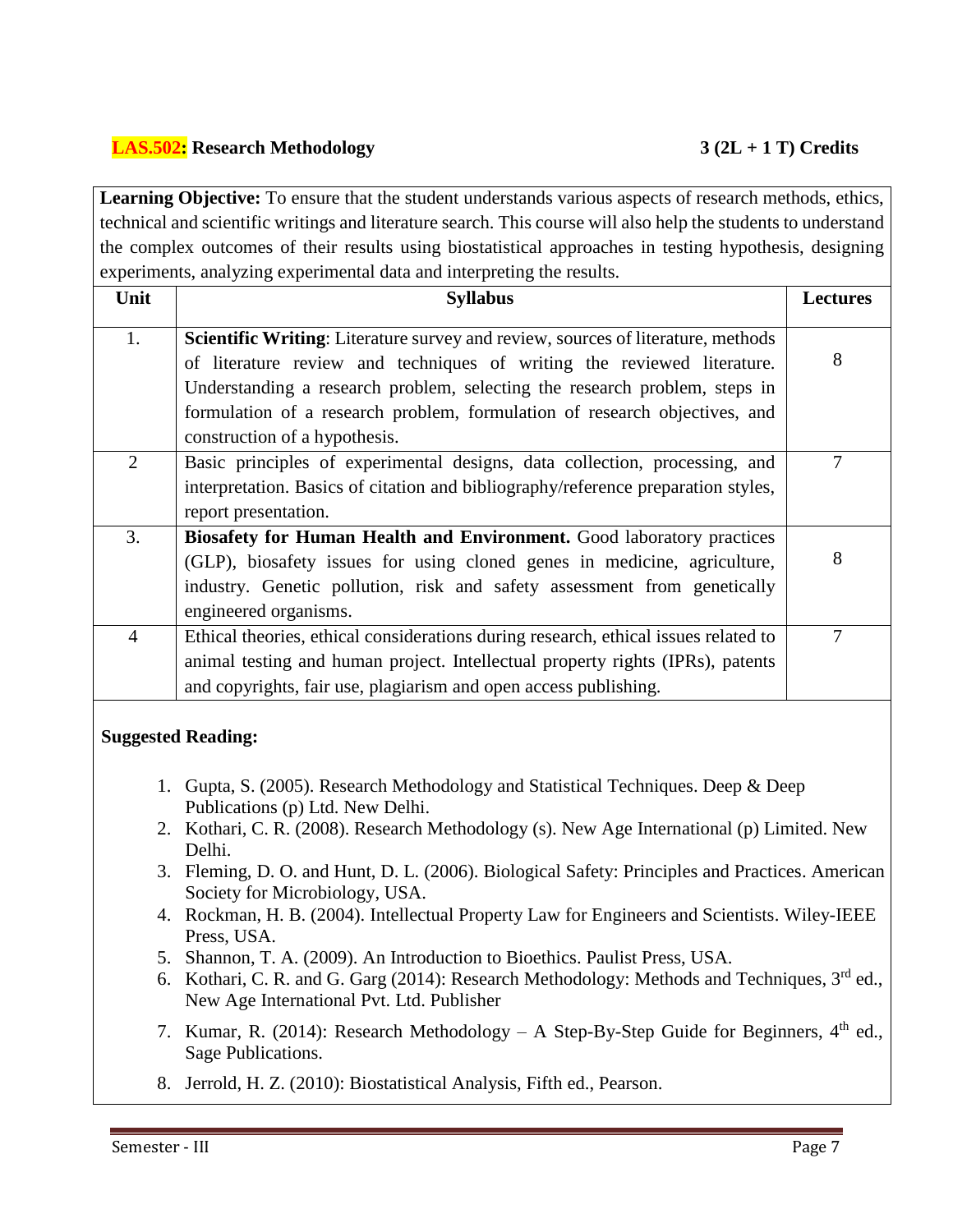### **LAS.503: Basic Statistics for Sciences 2 Credits**

|      | <b>Learning Objective:</b>                                                                                                                                                                                                                                                                                                                                                                                                                                                                                                                                                            |                |  |  |  |
|------|---------------------------------------------------------------------------------------------------------------------------------------------------------------------------------------------------------------------------------------------------------------------------------------------------------------------------------------------------------------------------------------------------------------------------------------------------------------------------------------------------------------------------------------------------------------------------------------|----------------|--|--|--|
|      | To provide the understanding and use of Statistical techniques for students of science departments.                                                                                                                                                                                                                                                                                                                                                                                                                                                                                   |                |  |  |  |
| Unit | <b>Syllabus</b>                                                                                                                                                                                                                                                                                                                                                                                                                                                                                                                                                                       |                |  |  |  |
| 1.   | Descriptive Statistics: Meaning, need and importance of statistics. Attributes<br>and variables. Measurement and measurement scales. Collection and tabulation<br>of data. Diagrammatic representation of frequency distribution: histogram,                                                                                                                                                                                                                                                                                                                                          | $\overline{7}$ |  |  |  |
|      | frequency polygon, frequency curve, ogives, stem and leaf plot, pie chart.                                                                                                                                                                                                                                                                                                                                                                                                                                                                                                            |                |  |  |  |
| 2.   | Measures: Measures of central tendency, dispersion (including box and whisker<br>plot), skewness and kurtosis. Linear regression and correlation (Karl Pearson's<br>and Spearman's) and residual plots.                                                                                                                                                                                                                                                                                                                                                                               | $\overline{7}$ |  |  |  |
| 3.   | Random variables and Distributions: Discrete and continuous random variables.<br>Discrete Probability distributions like Binomial, Poisson and continuous<br>distributions like Normal, F and student-t distribution.                                                                                                                                                                                                                                                                                                                                                                 | 8              |  |  |  |
| 4.   | Differences between parametric and non-parametric statistics. Confidence<br>interval, Errors, Levels of significance, Hypothesis testing. Parametric tests:<br>Test for parameters of Normal population (one sample and two sample<br>problems) z-test, student's t-test, F and chi-square test and Analysis of Variance<br>(ANOVA). Non-Parametric tests: One sample: Sign test, signed rank test,<br>Kolmogrov-Smirnov test, run test. Critical difference (CD), Least Significant<br>Difference (LSD), Kruskal–Wallis one-way ANOVA by ranks, Friedman two-<br>way ANOVA by ranks. | 8              |  |  |  |
|      | <b>Suggested Reading:</b>                                                                                                                                                                                                                                                                                                                                                                                                                                                                                                                                                             |                |  |  |  |

1. P. L. Meyer, Introductory Probability and Statistical Applications, Oxford & IBH Pub, 1975.

2. R. V. Hogg, J. Mckean and A. Craig, Introduction to Mathematical Statistics, Macmillan Pub. Co. Inc., 1978.

3. F. E. Croxton and D. J. Cowden, Applied General Statistics, 1975.

4. P. G. Hoel, Introduction to Mathematical Statistics, 1997.

**LAS.570: Lab Course (Practical) – III 4 Credits**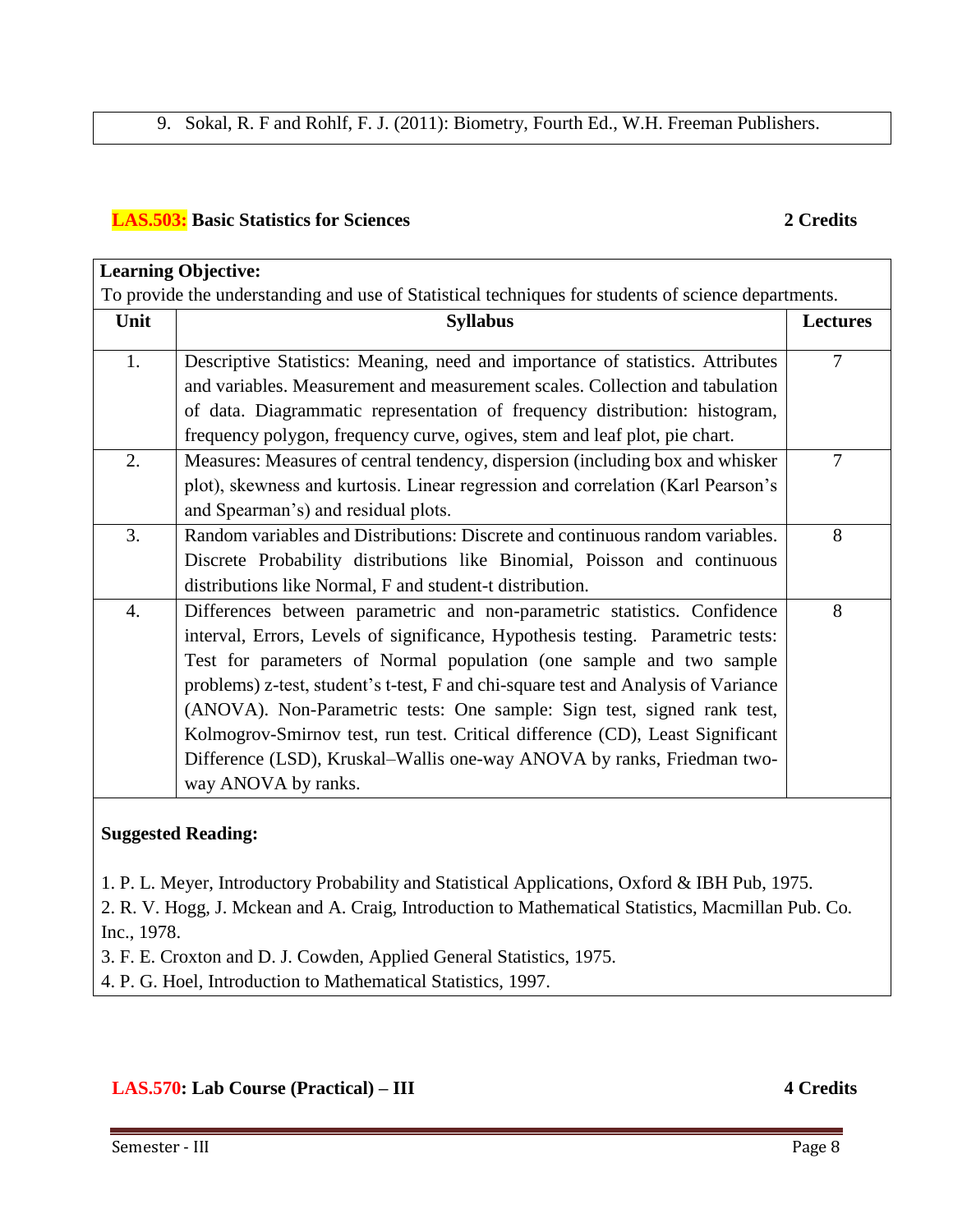**Learning Objectives:** The lab course-III is designed to acquaint the students with animal handling, immunological techniques, blood cell isolation, cellular toxicity based biochemical assays and advanced cell biology and molecular biology techniques.

- 1. Animal handling: mice/rat/rabbit (tutorials only)
- 2. DigiFrog: Online animal dissection module  $-2$
- 3. Perfusion
- 4. Polyclonal antibody raising
- 5. Isolation of Lymphocytes from whole blood
- 6. Cell trypsinization and Cell count (Hemocytometer)
- 7. MTT Assay
- 8. Cell cycle monitoring by flow cytometry
- 9. Microscopic examination of human parasite life cycles (amoeba, cestodes, nematodes, and plasmodium)
- 10. Animal cell transfection (lipid based and electroporation)
- 11. Determination and estimation of adulterants in foods: honey, fats, oils, and spices
- 12. Plan and preparation of suitable therapeutic diets based on patient needs for various disease/disorders

**Note: Practicals may be added / modified from time to time depending on available faculties / facilities.**